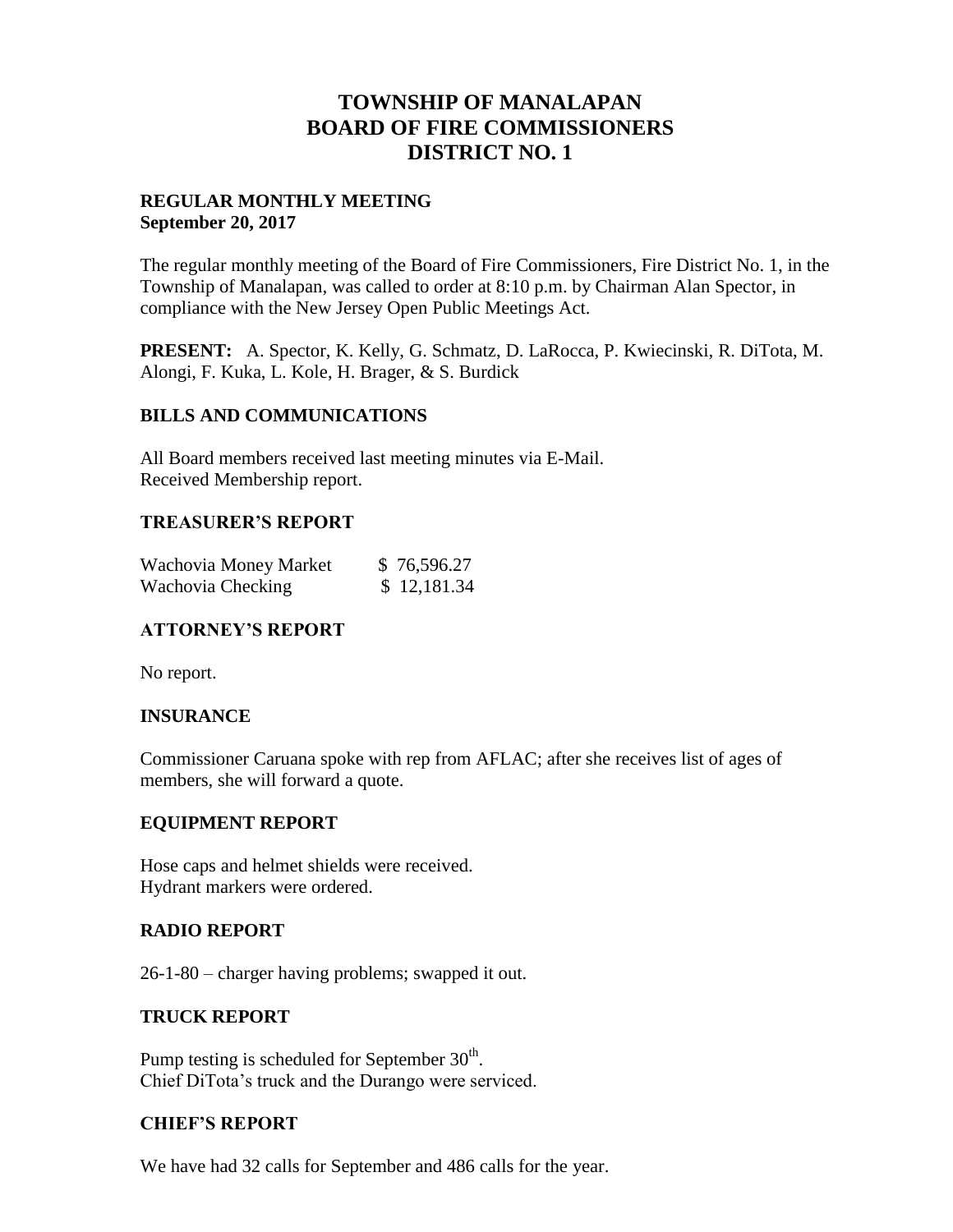#### **ASSOCIATION REPORT**

Auditor needs further items/information in order to complete the audit.

## **TRUSTEES' REPORT**

No report.

#### **OLD BUSINESS**

See attached.

#### **NEW BUSINESS**

Commissioner LaRocca made a motion to pay all vouchers; this was seconded by Commissioner Schmatz. All voted aye.

Agreement signed with NJMVC and Board authorizing the Board and Chief DiTota to run background checks.

Commissioner Spector made a motion not to exceed \$275 to purchase 4 cone top reflective arrows and two hand carts for the cones; this was seconded by Commissioner LaRocca. All voted aye.

Commissioner Schmatz made a motion for \$1,086 to purchase 6 lengths of 2 ½" hose and couplings; this was seconded by Commissioner LaRocca. All voted aye.

Commissioner Schmatz made a motion for \$1,100 to purchase 2 saws with chargers, batteries and combo blades; this was seconded by Commissioner Kelly. All voted aye.

Commissioner Schmatz made a motion for \$14,060.50 to purchase 5 sets of gear from Firefighter One; this was seconded by Commissioner LaRocca. All voted aye.

Commissioner LaRocca made a motion for \$1,410 to reimburse Leandra Kane for EMT course; this was seconded by Commissioner Schmatz. All voted aye.

Commissioner Spector made a motion not to exceed \$200 to purchase trading cards as give aways; this was seconded by Commissioner LaRocca. All voted aye.

Commissioner LaRocca made a motion not to exceed \$5,200 to purchase motors and remotes for the bay doors from Liberty Door & Awning; this was seconded by Commissioner Schmatz. All voted aye.

Commissioner Schmatz made a motion for \$1,000 to purchase 2 straight board nozzles; this was seconded by Commissioner LaRocca. All voted aye.

Commissioner Kelly made a motion for \$4,576 to raise our Cost of Living Increase on the LOSAP raising it .3%; this was seconded by Commissioner LaRocca. All voted aye.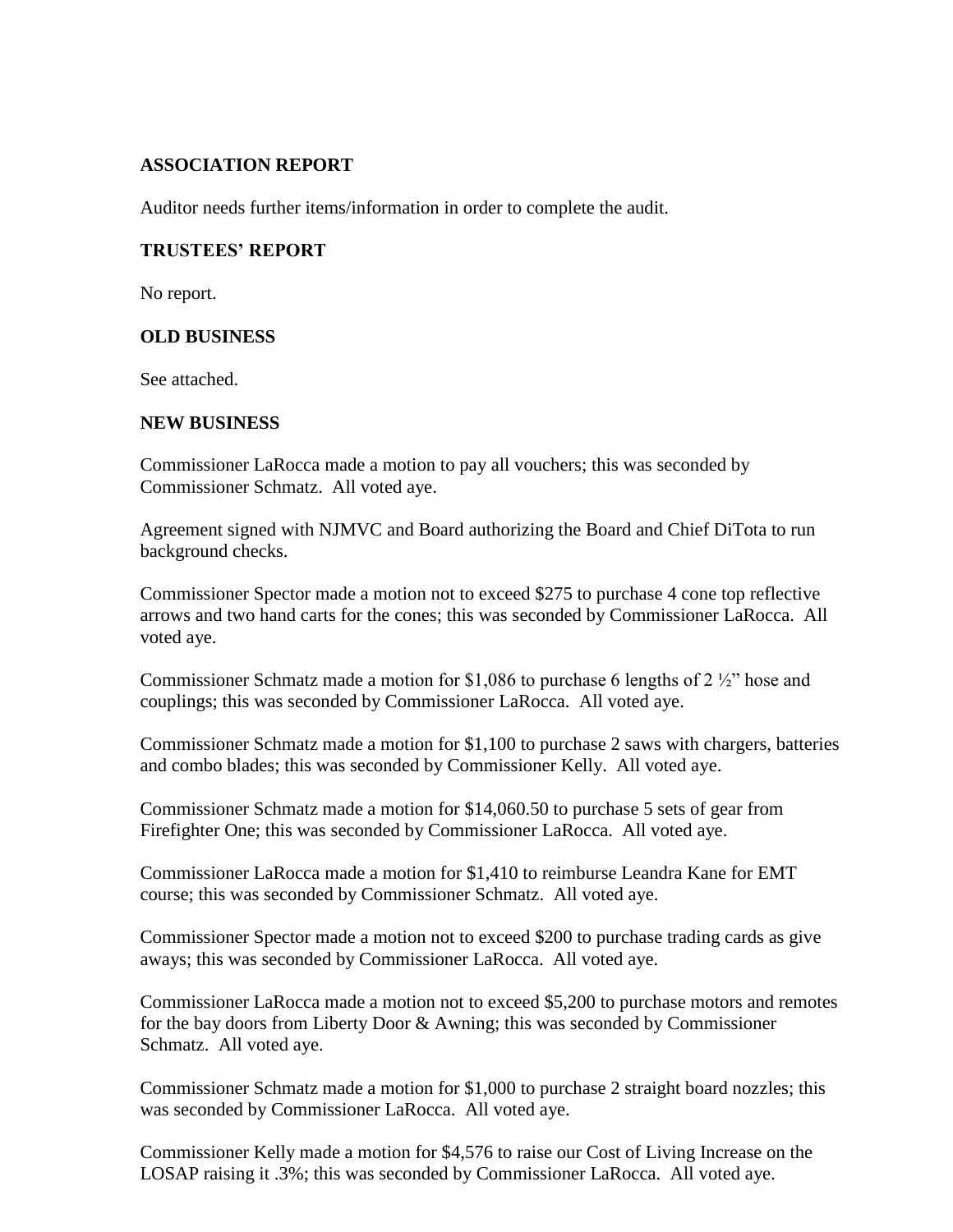Commissioner Spector made a motion to authorize Vinnie Adamkiewicz to continue with the preplanning at a rate of \$20 an hour; this was seconded by Commissioner Schmatz. All voted aye.

Commissioner Schmatz made a motion not to exceed \$9,000 to send 6 members to the Firehouse Expo; this was seconded by Commissioner Kelly. All voted aye.

Budget discussion was held.

Meeting opened to the public at 9:44 P.M.

A motion was made by Commissioner Spector to adjourn; it was seconded by Commissioner Kelly and all voted aye.

Meeting adjourned at 9:46 P.M.

 Respectfully submitted, Kenneth Kelly, Clerk